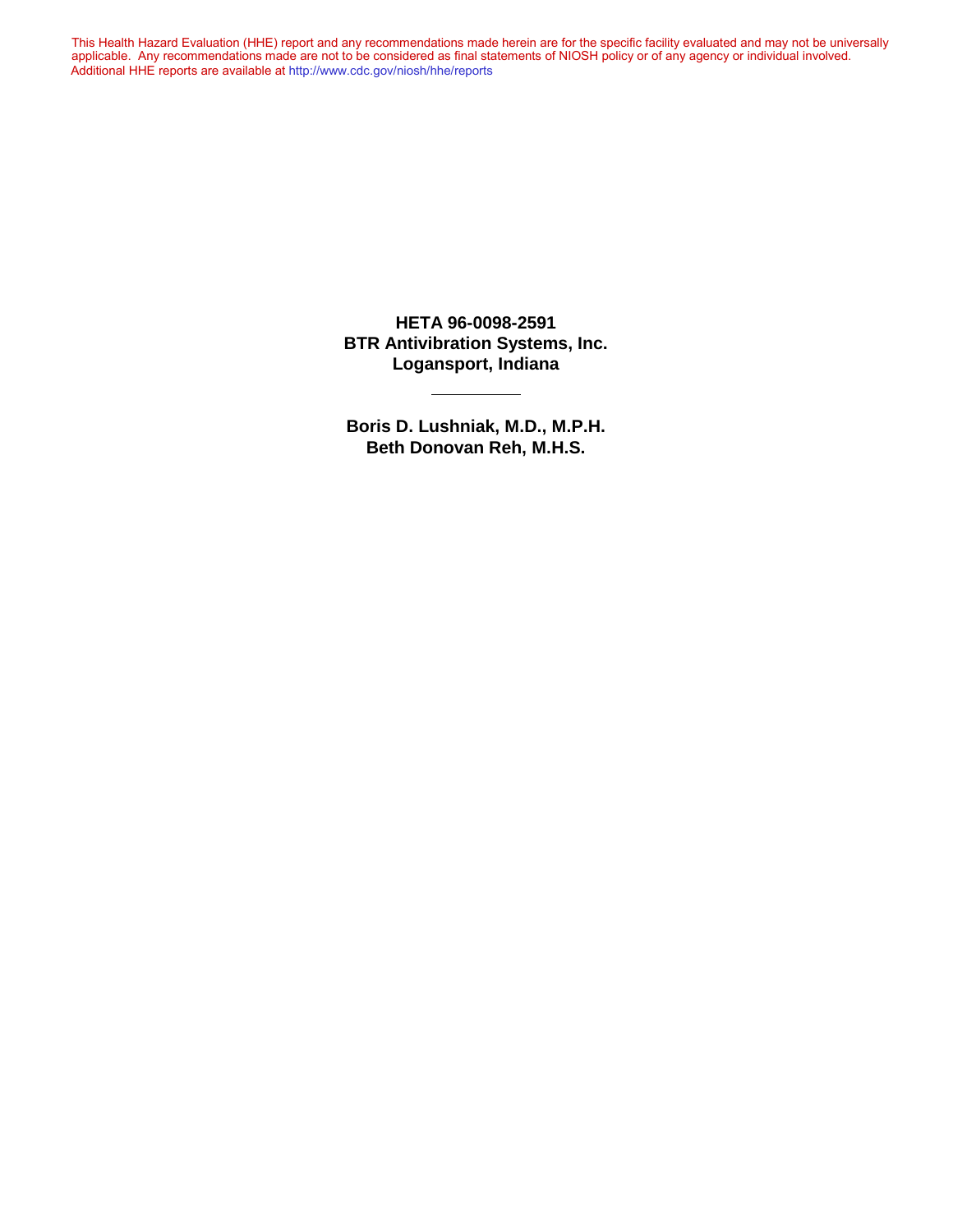## **PREFACE**

The Hazard Evaluations and Technical Assistance Branch of NIOSH conducts field investigations of possible health hazards in the workplace. These investigations are conducted under the authority of Section 20(a)(6) of the Occupational Safety and Health Act of 1970, 29 U.S.C. 669(a)(6) which authorizes the Secretary of Health and Human Services, following a written request from any employer or authorized representative of employees, to determine whether any substance normally found in the place of employment has potentially toxic effects in such concentrations as used or found.

The Hazard Evaluations and Technical Assistance Branch also provides, upon request, technical and consultative assistance to Federal, State, and local agencies; labor; industry; and other groups or individuals to control occupational health hazards and to prevent related trauma and disease. Mention of company names or products does not constitute endorsement by the National Institute for Occupational Safety and Health.

## **ACKNOWLEDGMENTS AND AVAILABILITY OF REPORT**

This report was prepared by Boris D. Lushniak, M.D. and Beth Donovan Reh, M.H.S., of the Hazard Evaluations and Technical Assistance Branch, Division of Surveillance, Hazard Evaluations and Field Studies (DSHEFS). Desktop publishing by Patricia C. McGraw.

Copies of this report have been sent to employee and management representatives at BTR and the OSHA Regional Office. This report is not copyrighted and may be freely reproduced. Single copies of this report will be available for a period of three years from the date of this report. To expedite your request, include a self-addressed mailing label along with your written request to:

> NIOSH Publications Office 4676 Columbia Parkway Cincinnati, Ohio 45226 800-356-4674

After this time, copies may be purchased from the National Technical Information Service (NTIS) at 5825 Port Royal Road, Springfield, Virginia 22161. Information regarding the NTIS stock number may be obtained from the NIOSH Publications Office at the Cincinnati address.

**For the purpose of informing affected employees, copies of this report shall be posted by the employer in a prominent place accessible to the employees for a period of 30 calendar days.**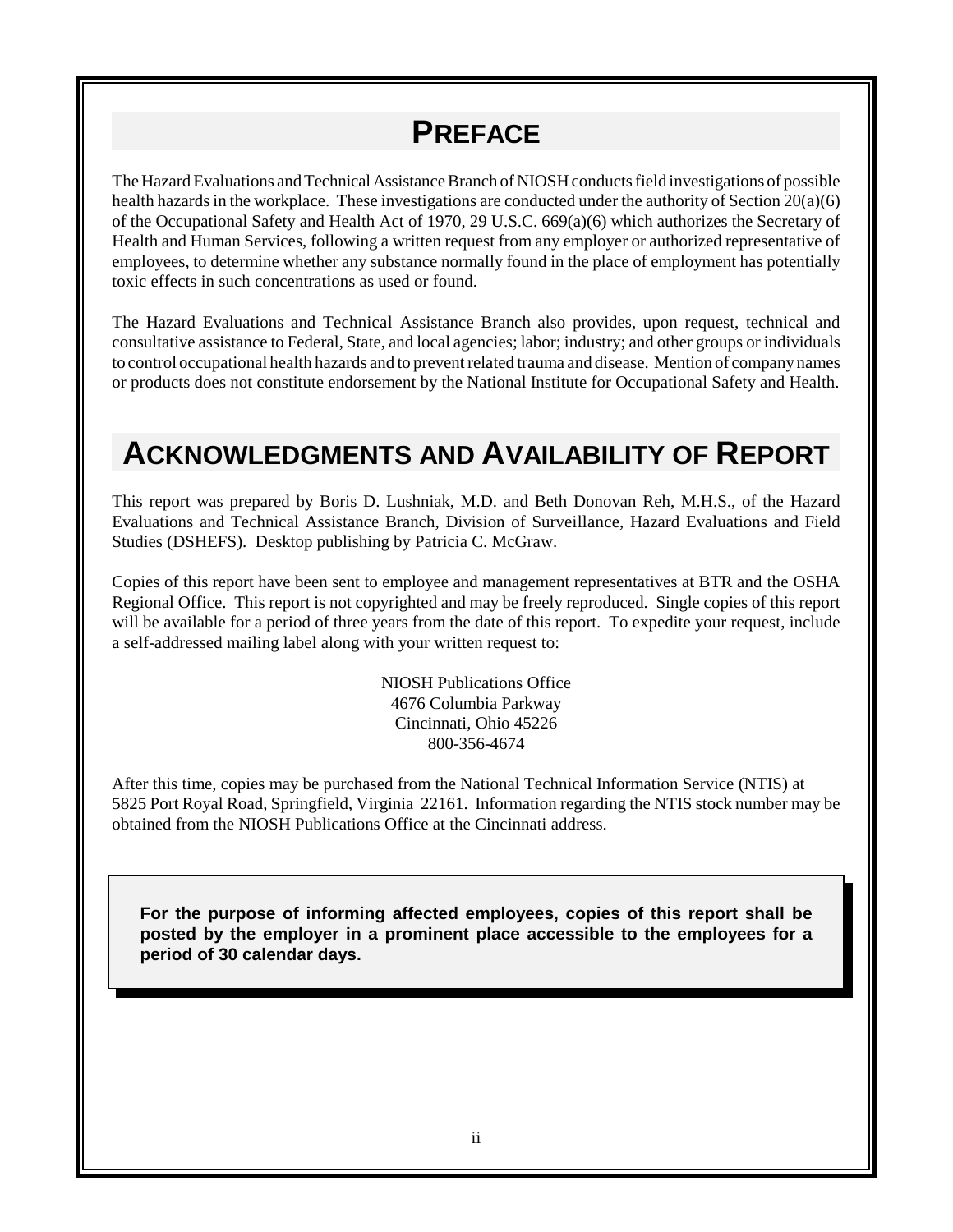#### **Health Hazard Evaluation Report 96-0098-2591 BTR Antivibration Systems, Inc. Logansport, Indiana August 1996**

**Boris D. Lushniak, M.D., M.P.H. Beth Donovan Reh, M.H.S.**

### **SUMMARY**

On March 6, 1996, the National Institute for Occupational Safety and Health (NIOSH) received a request from the employer for a health hazard evaluation (HHE) at the BTR Antivibration Systems, Inc. plant in Logansport, Indiana. According to the request, there had been a recent increase in reported skin problems among employees. On April 8 and 9, 1996, NIOSH representatives conducted a walk-through inspection and an environmental survey and confidential interviews/skin examinations with 22 employees that were experiencing symptoms. Occupational Safety and Health Administration (OSHA) Injury and Illness Logs, medical records, and Material Safety Data Sheets were reviewed.

For the 17 workers seen by a physician for their skin problems, the final diagnoses were varied and included nonspecific dermatitis (3 workers), irritant contact dermatitis (2), nummular dermatitis (1), irritant or allergic contact dermatitis (1), dyshidrotic eczema (1), lichen simplex chronicus (1), urticaria (1), blister (1), rosacea (1), alopecia areata (1), furuncles (1), urticarial vasculitis (1), nummular psoriasis (1), and psoriasis (1). Of the 21 employees with a history of skin problems, the distribution of the skin eruptions were varied as were the exposures that the employees subjectively associated with the onset of skin conditions.

The major focus of the environmental survey was to evaluate whether appropriate changes had been made to address the recommendations NIOSH provided during a previous HHE. Most of the recommendations had been addressed, but a few had not.

No specific explanation for the relative increase in skin problems among BTR employees was found. Based upon the variety of departments and job titles involved, the varied diagnoses and distributions of the skin problems, and the variety of reportedly associated exposures, it is unlikely that all the cases are related to one single exposure or work practice. The environmental survey and review of MSDSs revealed that workers at BTR have potential exposures to multiple known skin irritants and allergens, including but not limited to rubber products, adhesives, mold releasing agents, polymeric resins, petroleum hydrocarbon oils, solvents, and soaps and cleansers. Recommendations for the reporting and prevention of occupational skin diseases, for reducing chemical exposures, and for improving communication and education are included in the report.

**KEYWORDS**: SIC 3061 (molded, extruded, and lathe-cut mechanical rubber goods), rubber products, irritant reactions, allergic reactions, dermatitis.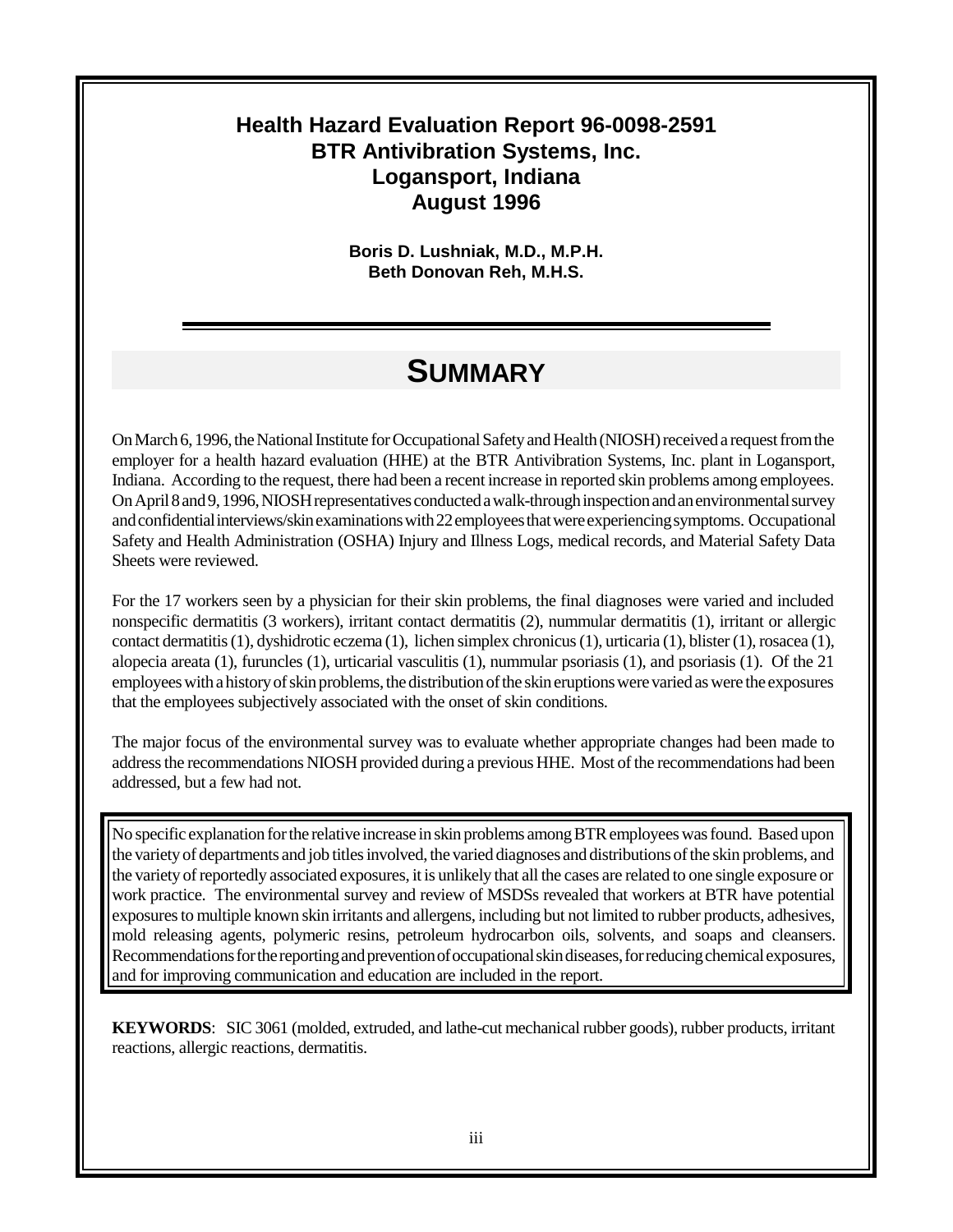# TABLE OF CONTENTS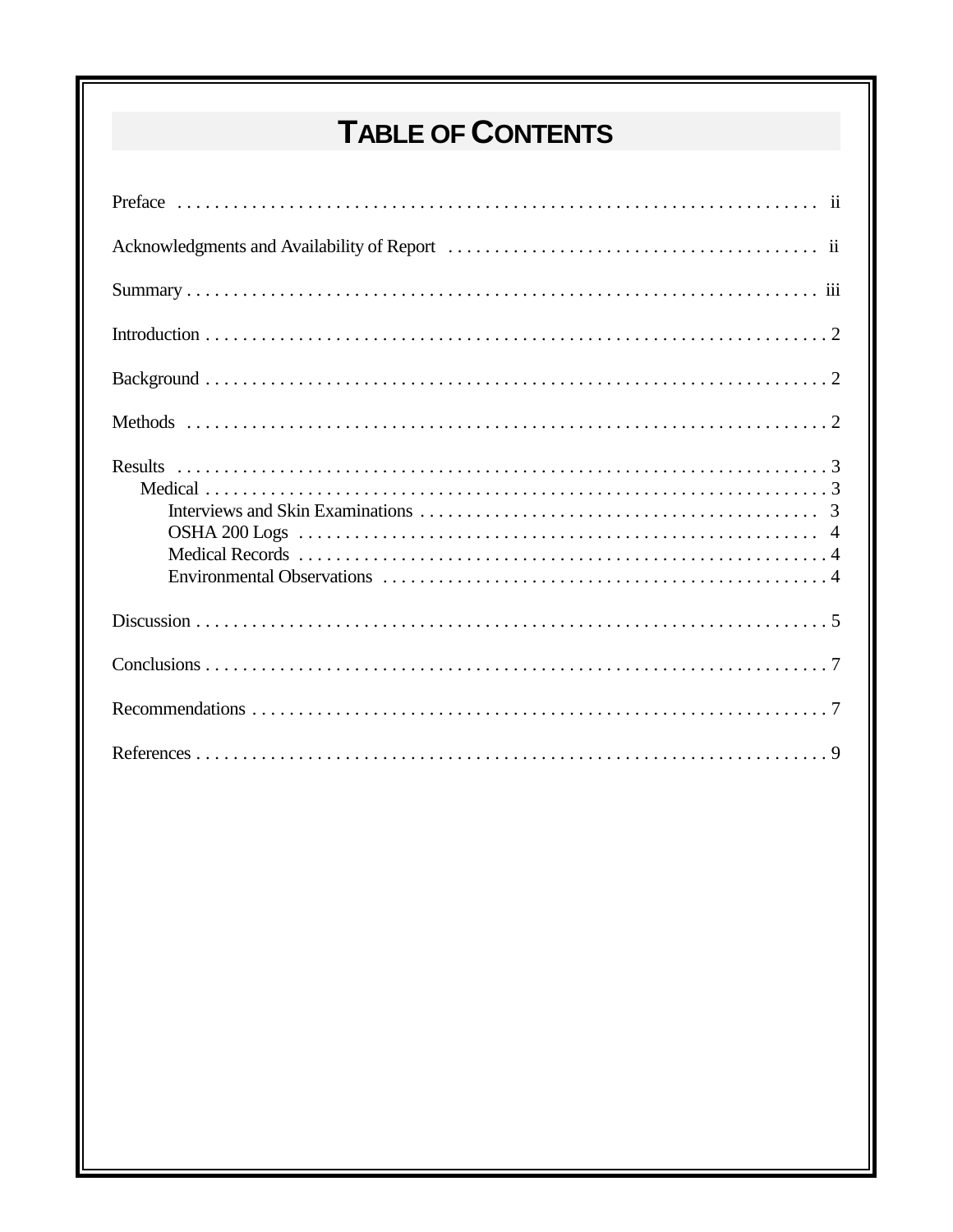## **INTRODUCTION**

On March 6, 1996, the National Institute for Occupational Safety and Health (NIOSH) received a management request for a Health Hazard Evaluation (HHE) at the BTR Antivibration Systems, Inc. plant in Logansport, Indiana. The request asked NIOSH to assess health concerns over recent increases in the number of employees with skin diseases in the plant, noted since January 1996. Possible environmental explanations indicated in the request included exposure to the many chemicals associated with rubber molding, as well as to solvent-based adhesive products. In response to this request, NIOSH representatives conducted a site visit to the plant on April 8 and 9, 1996.

### **BACKGROUND**

The BTR Antivibrations Systems, Inc. (formerly Gen Corp Automotive) plant in Logansport, Indiana, produces automotive vibration control products using rubber stock from the BTR plant in Wabash, Indiana, and metal parts from a variety of companies. Approximately 497 people presently work in the plant in three shifts. The largest department is Department 634, or Toyo, which has 128 workers. This department contains metal preparation processes, molding presses, paint dip tanks, elastomer adhesive spray processes, grinding and buffing operations, assembly, and packaging. The employees in this department rotate jobs through all of the processes. Most of the processes have local exhaust ventilation (LEV), and there are several floor fans operating throughout the department. Similar operations take place in other areas of the plant. The plant has an on-site employee health unit that is staffed by a nurse.

In July 1994 NIOSH conducted an HHE at this plant (then Gen Corp Automotive), at the request of the United Rubber, Cork, Linoleum, and Plastic Workers of America. According to the request, workers in Department 634 had been experiencing skin problems and reproductive problems that they

thought were work-related. There were concerns about exposures to various solvents and to nitrosamines. The results of that HHE (Report No. HETA 94-0190-2474) showed that workers may be exposed to low concentrations of solvents in this work area, but the concentrations measured on the day of the site visit were all well below the recommend standards. Some workers appeared to be experiencing irritant or allergic reactions, which might be work-related. Recommendations were made for reducing chemical exposures; for improved communication and education, especially concerning health and safety; and for management of employees' skin problems.

## **METHODS**

On April 8, 1996, NIOSH representatives met with union and management representatives for an opening conference. During the opening conference, they provided information about NIOSH and the HHE program, discussed the history of health concerns and possible causes of dermatitis in the affected areas, and reviewed plans for this site visit. Following the opening meeting, a walk-through inspection of the plant was conducted.

In the afternoon and evening of April 8, the NIOSH representatives provided an opportunity for employees on the second and third shifts to participate in confidential interviews and, if indicated, undergo skin examinations. On April 9, additional interviews and skin examinations for third and first shift employees were conducted.

The interview information included the following:

- a. Demographic and work history (name, age, race, gender, work area, shift, job title, and years worked at the job).
- b. Medical history (history of allergies and skin problems).
- c. Current or past potentially work-related skin problems (history, distribution, physical characteristics, symptoms, and associated exposures).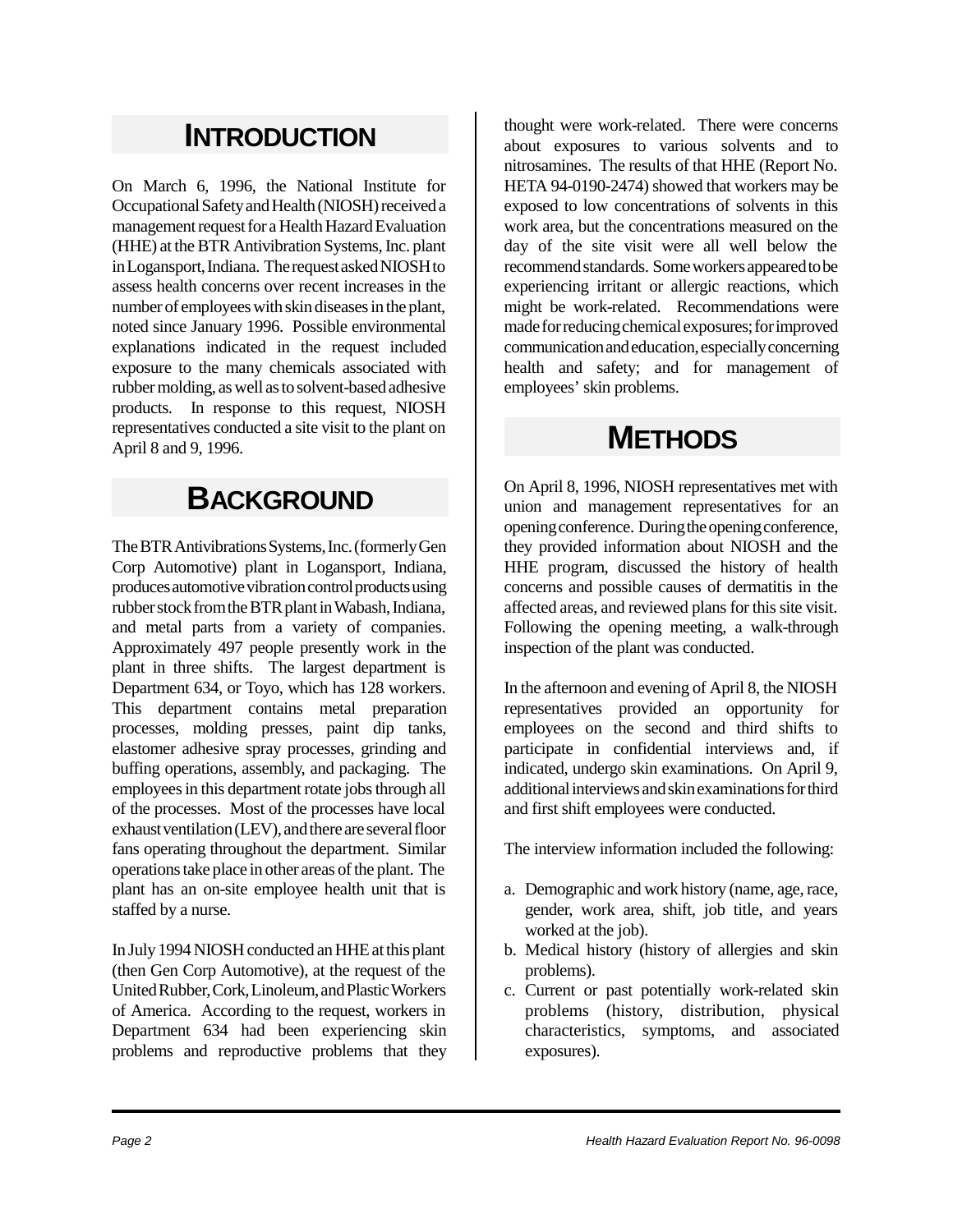- d. Medical work-up of the health problems (physician visits, diagnoses, medications, and medical tests).
- e. Work practices (glove use, hand-washing, soap use, and use of barrier creams or moisturizers).

For employees who had sought medical care, attempts were made to obtain pertinent medical records. In addition, NIOSH representatives reviewed the Occupational Safety and Health Administration (OSHA) Log and Summary of Injuries and Illnesses (OSHA 200 logs), on-site medical records, and Material Safety Data Sheets (MSDSs). A further environmental survey was conducted with the major focus of evaluating whether appropriate changes had been made to address the recommendations NIOSH provided during a previous HHE conducted at this plant.

On April 9, a closing meeting was held with union and management representatives to review NIOSH activities and discuss the preliminary findings and recommendations. Activities conducted after the site visit included a further review of MSDSs and a review of personal medical records.

## **RESULTS**

### **Medical**

#### *Interviews and Skin Examinations*

Voluntary, confidential interviews were offered to 19 employees from all three shifts who had presented to the employee health unit between January and April 1996 for potentially work-related dermatologic problems. Sixteen of the 19 were interviewed; three workers were not available at the time of the interviews. In addition, two employees who had an onset of skin problems in 1993/1994, and four employees with dermatologic or other health concerns who were not on the employee health unit's list, were also interviewed and examined. Thus, a total of 22 workers were interviewed and offered

skin examinations. Skin examinations were conducted for any worker who stated that he/she currently had an active or resolving skin condition.

The 22 employees who were interviewed came from a variety of departments in the plant--10 employees from Department 634, 3 from 622, 2 from 654, 2 from 640, and 1 each from 675, 623, 621, 661, 673. They also included a variety of job titles--eight were floaters, three were press operators, two were fork lift operators, and one each of miscellaneous day work, janitor, production, table worker, metal prep, quality control, mold operator, spray machine operator, and maintenance. Of the interviewed employees, 12 were male and 10 female, with a mean age of 38 years (range 25 to 58). The mean years employed at BTR was 8 years (range 0.5 to 33).

Twenty-one employees described dermatologic symptoms that they felt were work-related. One other worker described possible work-related throat irritation. Of the 21 workers with skin problems, 17 had sought medical treatment for their conditions. Most had reported to the employee health unit and had then been referred to a local dermatologist for further diagnosis and treatment.

For the 17 workers seen by a physician for their skin problems, the final diagnoses were varied and included nonspecific dermatitis (3 workers), irritant contact dermatitis (2), nummular dermatitis (1), irritant or allergic contact dermatitis (1), dyshidrotic eczema (1), lichen simplex chronicus (1), urticaria (1), blister (1), rosacea (1), alopecia areata (1), furuncles (1), urticarial vasculitis (1), nummular psoriasis (1), and psoriasis (1).

Of the 21 employees with a history of skin problems, the distribution of the skin eruptions were also varied (Table). The hands and arms, alone or in combination with other parts of the body, were most often affected. The face, trunk, legs, and scalp, alone or in combination with other parts of the body, were also affected. There was no distinct pattern to the distribution of the skin problems.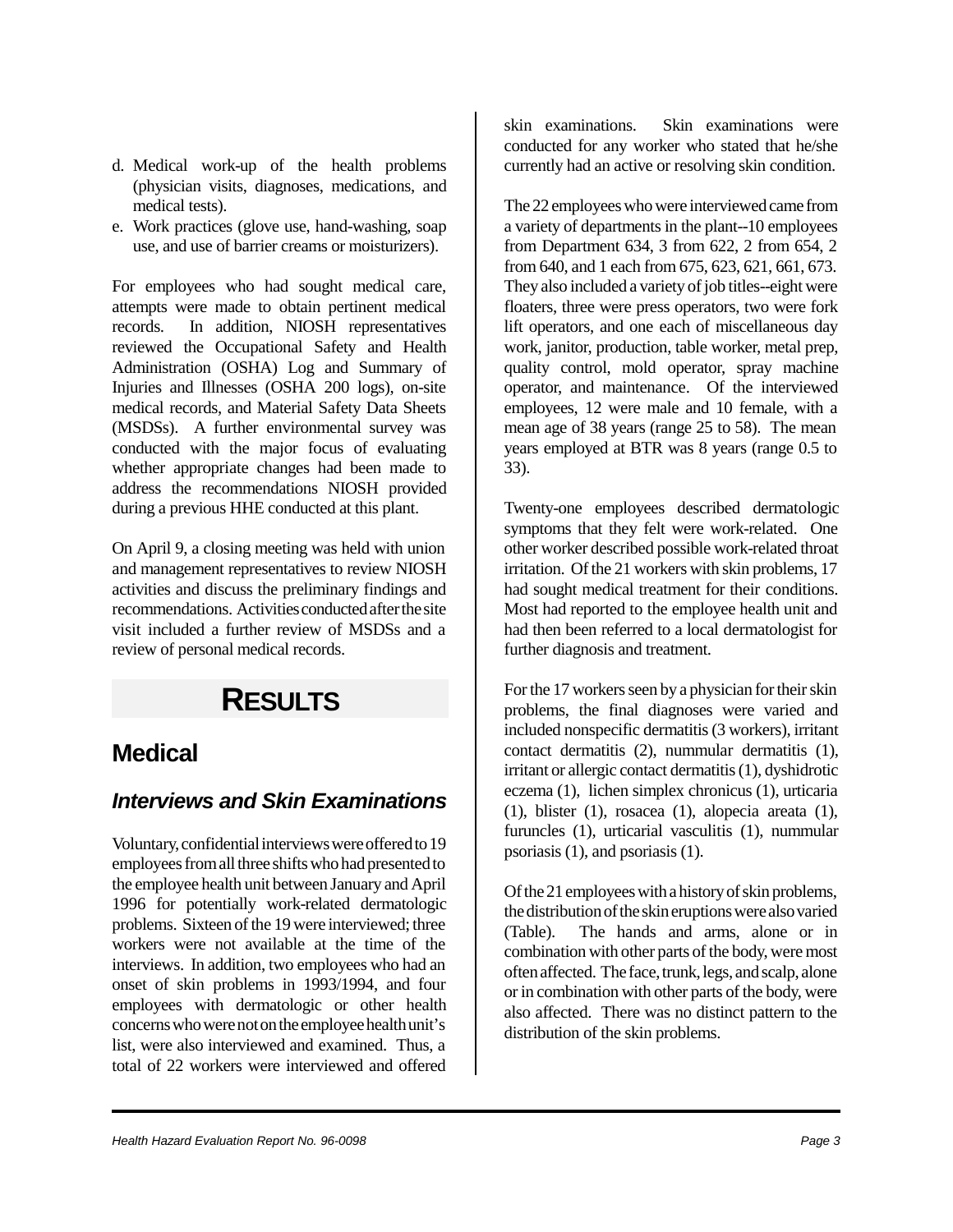Exposures that the employees subjectively associated with the onset of skin conditions included unknown exposures (8 workers), oils (4), sprayer (2), paint lacquer (1), cleaner (1), heat (1), soap (1), adhesive (1), dust (1), and solvents (1).

Most employees used gloves regularly. The types ofgloves used included cotton cloth (10 workers), cotton and nitrile (4), rubber (1), nitrile (1), and 3 reporting using no gloves, and 3 used an unknown type.

Of the 21 employees with a history of skin problems, 17 continued to have current or resolving skin problems at the time of the site visit. Skin examination at the time of the site visit resulted in the following findings: mild dermatitis  $(4 \text{ workers})$ ; rosacea (3); post-inflammatory hyper pigmentation (2); folliculitis (2); nummular dermatitis (1); scattered non-specific papules (1); alopecia areata (1); psoriasis (1); lichen simplex chronicus (1); and, urticarial vasculitis (1).

#### *OSHA 200 Logs*

OSHA 200 logs were reviewed for the time period January 1, 1991, to April 4, 1996. Of all OSHA 200 entries, the percentage attributed to skin diseases or disorders by year is as follows: 1991- 6.6% (4 skin entries of 60 total entries); 1992 - 4.7% (5 of 107); 1993 - 7.5% (7 of 93); 1994 - 8.0% (9 of 113); and, 1995 - 5.2% (5 of 96). From January 1 to April 4, 1996, there were a total of 35 entries, of which 6 (17%) were for skin diseases or disorders.

#### *Medical Records*

Medical records were reviewed at the plant for 21 workers. In addition, personal medical records were reviewed for one employee. These records verified the reported dermatologic diagnoses of the workers (as listed above).

### *Environmental Observations*

The major focus of the environmental survey was to

evaluate whether appropriate changes had been made to address the recommendations NIOSH provided during the previous HHE. Most of the recommendations had been addressed, but a few had not.

The company has made several changes to try to improve labor-management communications. A more standardized system of medical surveillance has been established to better characterize and evaluate reported health effects, specifically dermatologic problems. Also, a joint labormanagement health and safety committee was formed in May 1995. The committee consists of six union members appointed by the local union president and six management representatives. Meetings are held twice a month; one of these meetings includes a safety tour of the plant. There are now four avenues an employee can follow to report health or safety concerns--(1) an employee can approach the committee, (2) an employee can submit an anonymous or signed hazard report, (3) an employee can submit an anonymous or signed near miss report, and (4) an employee can submit safety suggestions. All submitted reports are to be addressed within 10 days. Another newly-formed committee is the joint labor-management ergonomic task force. This group meets weekly--twice a month for training and twice a month to evaluate specific processes. Using outside resources, this group is trying to develop its own ergonomic program to evaluate and redesign processes with employee and supervisor input.

Two unfavorable practices were noted during the previous HHE and were observed again during this survey. These included the following: (1) the use of cotton gloves by workers exposed to oils or solvents, and (2) wearing music headsets instead of hearing protection in designated high noise areas. The availability of non-cotton gloves was improved compared to the last survey. Several types of impervious gloves are now available throughout the work areas.

The local exhaust ventilation (LEV) systems in Department 634 (Toyo) had not been evaluated or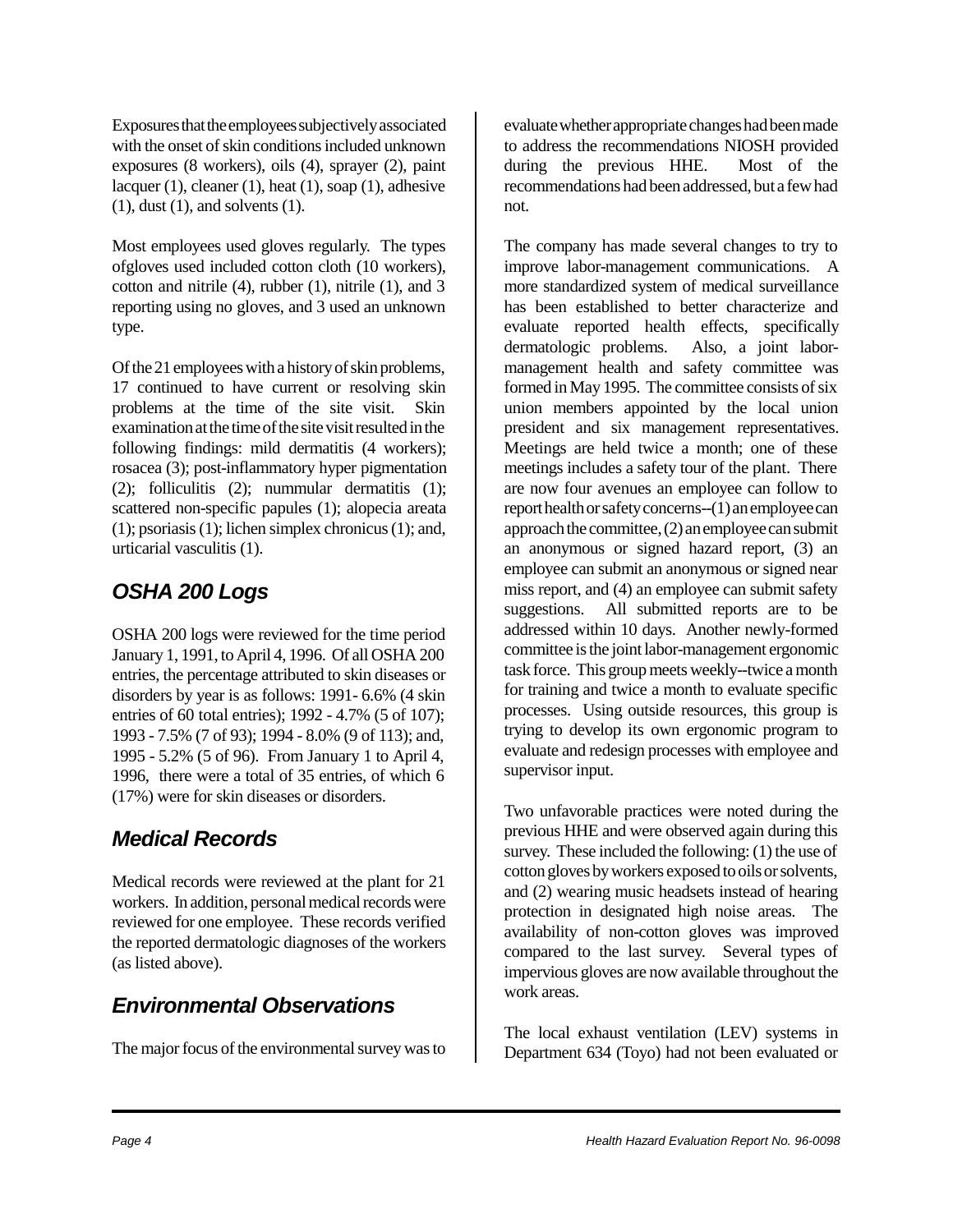improved as was recommended during the previous NIOSH survey. According to informal interviews with the employees, the vapors from the flat and inside sprayers, and the fumes from the presses, remained the sources of major complaints. A smoke tube was used to visualize the air flow patterns where the painted parts exit the flat sprayer. At a distance of two to three inches from the exit, air is not drawn into the enclosed, ventilated spray area. Up to two workers stand in this location, and they reported experiencing burning, tearing eyes, and feelings of dizziness or drunkenness as the shift progressed. Although the operation itself is enclosed and ventilated, the hot, freshly sprayed parts and their racks exit the sprayer into the work area that does not have any LEV. Another recurring problem at this machine is that employees leave the side access door open, which interferes with the proper operation of the LEV. The adhesives used in the sprayers are mixed in an area that does not have any LEV, and employees reported dizziness and headaches resulting from this process.

Complaints were also voiced concerning three unventilated molding operations in Department 644 (domestic molding), which were not evaluated during the previous HHE. Also, a mold releasing agent of concern to employees is used in Department 644. When operators spray the mold releasing agent with a pneumatic spray gun, a mist is generated that drifts from the back of the mold presses into the next walkway. Employees reported that they often walk through this mist, unaware that an operator is spraying mold release in the next aisle. This mist irritates their eyes, nose, throat, and lungs, and gives them a shortness-of-breath sensation. They also reported that a request had been made to enclose the back and sides of the presses with curtains or panels so that the mold release cannot drift out the back side.

Air monitoring data from both Departments 634 and 644 suggest that no single exposure exceeds permissible limits. However, review of MSDSs reveals that most of the chemicals and by-products are irritants and some are potential sensitizers. Employees are exposed to mixtures of numerous

irritants, the combined effect of which cannot yet be quantitated or evaluated clearly.

Two employees were observed inside the enclosure of the cushion spray paint machine in Department 634. The company had been experiencing problems with the LEV on this machine because the filters were becoming clogged with paint, and apparently these two workers were conducting maintenance/repair. Nevertheless, they had entered an enclosed space without performing any confined space entry procedures.

Last summer, the company instituted a safety stamp program whereby departments are issued a certain number of stamps each month based on injury/incidents rates--four stamps for no injuries and fewer stamps depending on the rates. The stamps can then be used to purchase items from a catalog. Workers report that this incentive program has resulted in employees not reporting all injuries/incidents.

### **DISCUSSION**

Because of the multiple diagnoses and the multiple exposures, this discussion will emphasize a general overview of occupational skin diseases. In addition, because 9 of the 17 workers had skin diagnoses related to a variety of forms of dermatitis (this includes dyshidrotic eczema and lichen simplex chronicus), this entity will be emphasized here.

Occupational skin diseases can manifest themselves in a variety of ways. These include--contact dermatitis [cd], which includes irritant contact dermatitis [icd] and allergic contact dermatitis [acd]; skin cancers; skin infections; skin injuries; and a large group of miscellaneous skin diseases [such as folliculitis/furuncles, acneform dermatoses (chloracne), urticaria (systemic and contact), benign neoplasias, photo dermatitis, pigmentary disorders, connective tissue disorders, climatic disorders (miliaria rubra/prickly heat, asteatotic eczema/winter eczema), granulomatous dermatoses, ulcerative lesions, alopecia, and discoloration of hair, skin,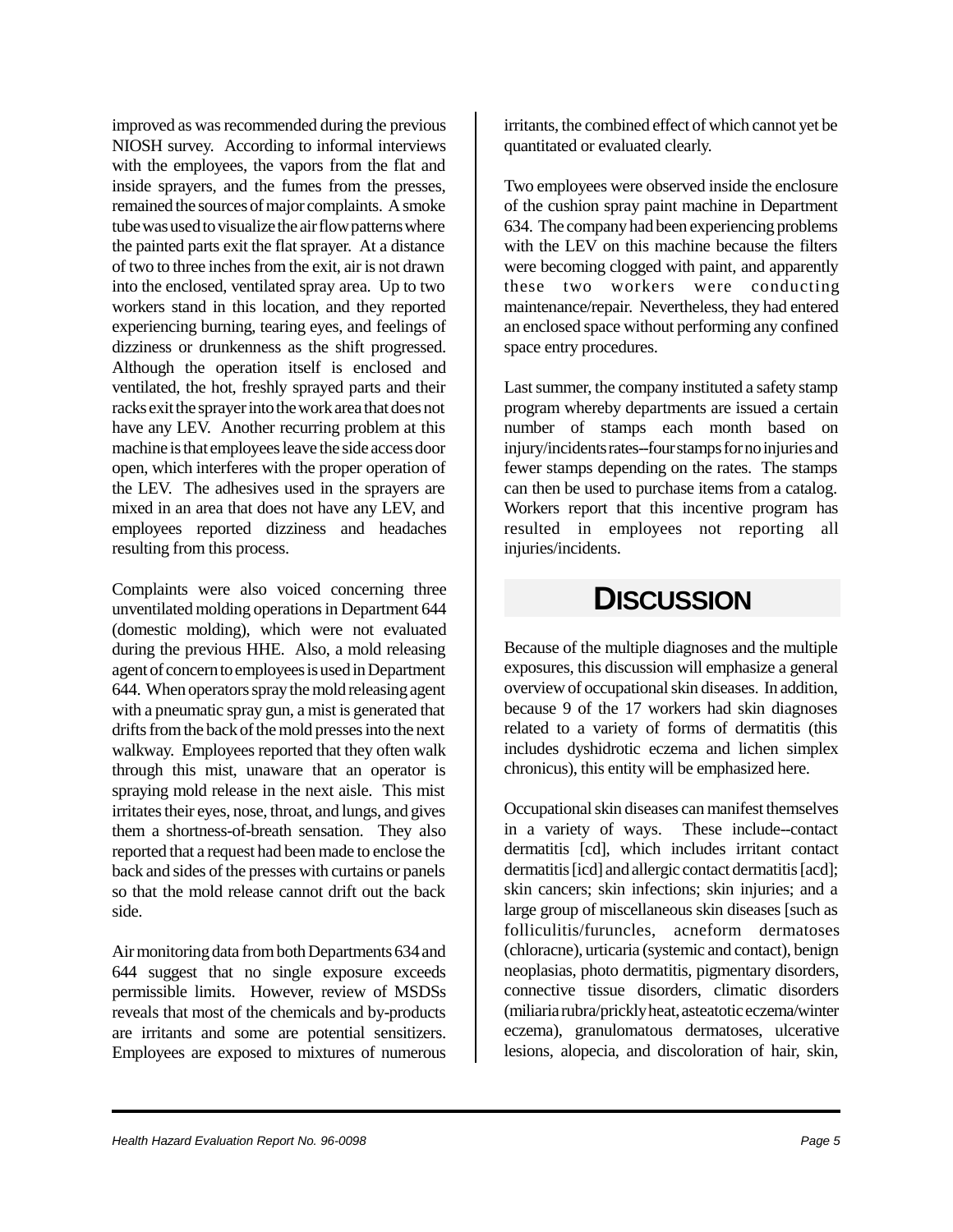nails.] Many references on occupational skin disorders are available.<sup>1, 2, 3</sup>

Not all skin diseases have an identified environmental or occupational cause. For many skin diseases the exact factors causing the disease are unknown (e.g., psoriasis, alopecia areata, rosacea, urticarial vasculitis). Some diseases such as cd and contact urticaria are known to be caused by exposures in the work and/or non-work setting (e.g., cd to household products, perfumes, creams). Other skin diseases may not be caused by these environmental exposures, but may be exacerbated by such exposures (e.g., lesions of psoriasis produced at sites of skin friction or injury, heat exacerbating rosacea, wet work initiating dyshidrotic eczema).

In general, the causes of occupational skin disorders can be grouped into the following general categories:

- 1. Physical insults (friction, pressure, trauma, vibration, heat, cold, variations in humidity, ultraviolet/visible/infrared radiation, ionizing radiation, and electric current).
- 2. Biologic causes (plants, bacteria, fungi, protozoa, and arthropods).
- 3. Chemical insults (water, inorganic acids, alkalis, salts of heavy metals, aliphatic acids, aldehydes, alcohols, esters, hydrocarbons, solvents, metalloorganic compounds, lipids, aromatic and polycyclic compounds, resin monomers, and proteins).

Cd is the most common occupational skin disease. Epidemiologic data show that cd makes up 90-95% of all occupational skin diseases.4, 5, 6 Cd (both irritant and allergic) is an inflammatory skin condition caused by skin contact with an exogenous agent or agents, with or without a concurrent exposure to a contributory physical agent (e.g., ultraviolet light). It is widely accepted that of all cd, 80% is due to a nonimmunologic reaction to chemical irritants (icd) and 20% to allergic reactions (acd). Icd is a cutaneous inflammation resulting from a direct cytotoxic effect of a chemical or physical agent, while acd is a type IV, delayed or cell-mediated, immune reaction. Any chemical, in

sufficient concentration and under the right conditions, can cause irritation. Only certain chemicals are allergens, and only a proportion, usually small, of people are susceptible to them. Complete reviews of icd and acd are available in other sources. $1, 3, 7, 8$ 

In dermatitis, the skin initially turns red and can develop small, oozing blisters (vesicles), and bumps (papules). After several days crusts and scales form. Stinging, burning, and itching may accompany the rash. With no further contact the rash usually disappears in one to three weeks. With chronic exposure, deep cracking (fissures), scaling, and discoloration of the skin (hyper pigmentation) can occur. Exposed areas of the skin, such as hands and forearms, which have the greatest contact with irritants or allergens, are mostcommonly affected. If the chemical gets on clothing, it can produce rashes at areas of greatest contact, such as thighs, upper back, armpits, and feet. Dusts can produce rashes at areas where the dust accumulates and is held in contact with the skin, such as under the collar and belt line, at the tops of socks or shoes, and in flexural areas (e.g., front of the elbow, back of the knee). Mists can produce a dermatitis on the face and anterior neck. Irritants and allergens can be transferred to remote areas of the body (such as the trunk or genitalia) by unwashed hands or from areas of accumulation (such as under rings or in between fingers). It is often impossible to clinically distinguish icd from acd, as both can have a similar appearance and both can be clinically evident as an acute, subacute, or chronic condition.

Extensive lists of irritants and allergens are available in reference books. $1, 7$  The most frequent causes of icd include soaps/detergents, fiberglass and particulate dusts, food products, cleaning agents, solvents, plastics and resins, petroleum products and lubricants, metals, and machine oils and coolants.<sup>6,9</sup> Causes of acd include metallic salts, organic dyes, plants, plastic resins, rubber additives, and germicides.<sup>9</sup> In one study of acd involving 5046 patch-tested patients, the most common allergens were nickel, thimerosal, neomycin, formaldehyde, paraphenylenediamine, quaternium-15, thiuram mix,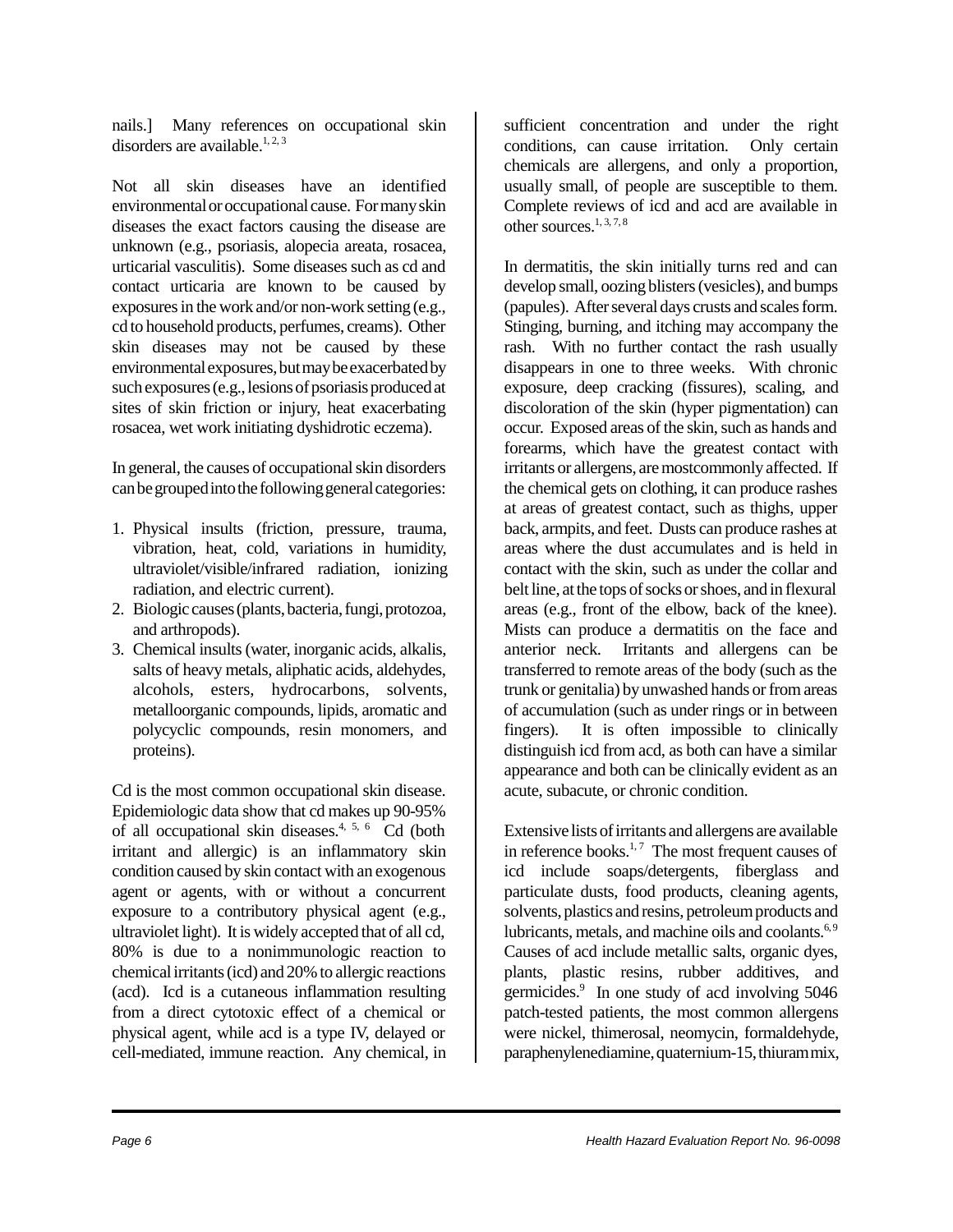balsam of Peru, cinnamic alcohol, ethylenediamine, cinnamic aldehyde, carba mix, mercapto mix, and potassium dichromate.10 In patients with occupational cd, the common allergens included mercapto mix, mercaptobenzothiazole, rosin, thiuram, paraphenylenediamine, and epoxy resin.10 In a Belgian study of over 2000 patients with occupational cd, the most frequent allergens were nickel, chromate, paraphenylenediamine dihydrochloride, cobalt, epoxy resin, thiuram derivatives, and black rubber mix.<sup>11</sup>

The work-relatedness of skin diseases may be difficult to prove. The accuracy of the diagnosis is related to the skill level, experience, and knowledge of the medical professional who makes the diagnosis and confirms the relationship with a workplace exposure. Guidelines are available for assessing the work-relatedness of dermatitis, $12$  but even with guidelines the diagnosis may be difficult. The diagnosis is based on the medical and occupational histories and physical findings. The importance of the patient's history of exposures and disease onset is clear. In icd there are no additional confirmatory tests. Patch tests or provocation tests are discouraged because of a high false-positive rate. In many instances, acd can be confirmed by skin patch tests using specific standardized allergens or, in some circumstances, by provocation tests with nonirritating dilutions of industrial contactants.<sup>7</sup> Patch testing is less than the ideal gold standard; its sensitivity and specificity are about 70%, with a 50% relevance (predictive value positive) for positive tests (i.e., in half the cases the chemical inducing a patch test response can be established as the cause of the patient's present or past skin condition).<sup>13</sup> The lack of a standard case definition and the difficulty of diagnosis lead to potential misclassification of occupational cd, resulting in over or underestimation of disease frequency. An example of the guidelines to determine work-relatedness of dermatitis follow:<sup>12</sup>

- 1. Is the clinical appearance consistent with contact dermatitis?
- 2. Are there workplace exposures to potential cutaneous irritants or allergens?
- 3. Is the anatomic distribution of dermatitis

consistent with cutaneous exposure in relation to the job task?

- 4. Is the temporal relationship between exposure and onset consistent with contact dermatitis?
- 5. Are nonoccupational exposures excluded as probable causes?
- 6. Does dermatitis improve away from the exposure to the suspected irritant or allergen?
- 7. Do patch tests or provocation tests identify a probable causal agent?

Because people with cd can develop long-term dermatologic problems, prevention is key.

Strategies in the prevention of cd include identifying allergens and irritants, substituting chemicals that are less irritating/allergenic, establishing engineering controls to reduce exposure, utilizing personal protective equipment (PPE) such as gloves and special clothing appropriately, emphasizing personal and occupational hygiene, establishing educational programs to increase awareness in the workplace, and providing health screening.<sup>6, 19, 14</sup> The introduction of PPE must be considered carefully since it may actually create problems by occluding allergens or irritants or by directly irritating the skin. Similarly, the excessive pursuit of personal hygiene in the workplace may actually lead to misuse of soaps and detergents, which can result in icd.<sup>15</sup> The effectiveness of gloves depends on the specific exposures and the types of gloves used. The effectiveness of barrier creams is controversial,  $^{16}$  and at times workers using barrier creams may have higher prevalence rates of cd compared to those who do not use the creams.17

### **CONCLUSIONS**

No specific explanation for the relative increase in skin problems among BTR employees was found. Based upon the variety of departments and job titles involved, the varied diagnoses and distributions of the skin problems, and the variety of reportedly associated exposures, it is unlikely that all the cases are related to one single exposure or work practice. The environmental survey and review of MSDSs revealed that workers at BTR have potential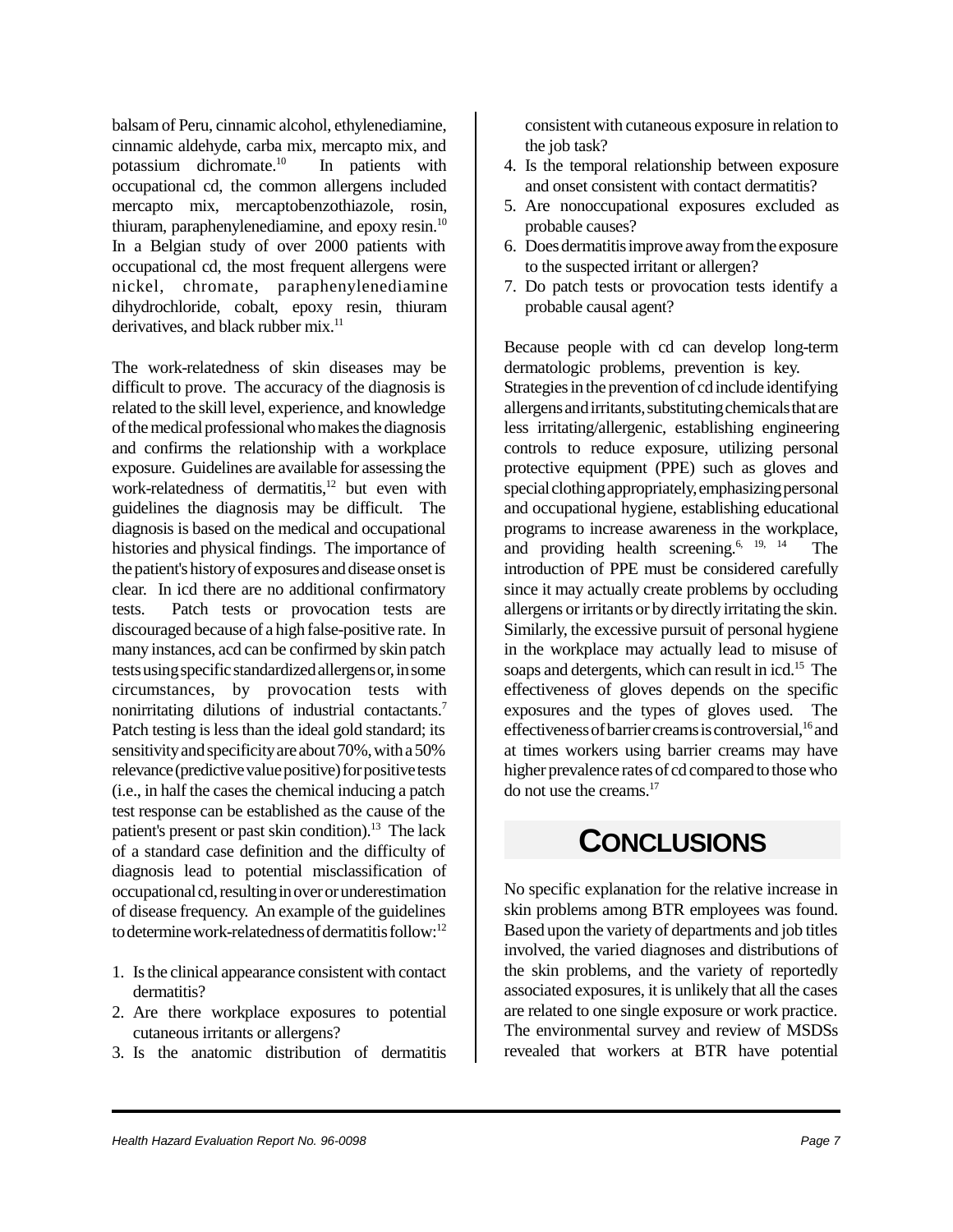exposures to multiple known skin irritants and allergens, including but not limited to rubber products, adhesives, mold releasing agents, polymeric resins, petroleum hydrocarbon oils, solvents, and soaps and cleansers.

### **RECOMMENDATIONS**

- 1. In general, a combination of the following strategies should be used to prevent occupational skin diseases at the BTR plant:
	- a) Identifying irritants and allergens in the workplace.
	- b) When feasible, and considering systemic as well as dermatologic toxicity, substituting chemicals that are less irritating/allergenic.
	- c) Establishing engineering controls to reduce skin exposure.
	- d) Utilizing PPE such as gloves and special clothing (item 3 below).
	- e) Emphasizing personal and occupational hygiene (item 4 and 5 below).
	- f) Establishing educational programs to increase employee awareness of irritants and allergens in the workplace.
	- g) Providing a system for the evaluation, reporting, and surveillance of dermatologic diseases (item 2 below).
- 2. Workers should be encouraged to continue to report all possible work-related skin problems. These problems should be investigated on an individual basis by the company and consulting health care providers. Because the workrelatedness of skin diseases may be difficult to prove, each person with possible work-related skin problems needs to be fully evaluated by a physician, preferably one with expertise in occupational/dermatological conditions. A complete evaluation would include a full medical and occupational history, a medical exam, a review of exposures, possibly diagnostic tests (such as skin patch tests to detect causes of acd), and complete follow-up to note the progress of the individual. Individuals with definite or possible occupational skin diseases

should be protected from exposures to presumed causes or exacerbators of the disease. In some cases, workers may have to be reassigned to areas where exposure is minimized or nonexistent.

- 3. Skin should be protected from contact with irritants and allergens (sensitizers) with proper PPE such as clean gloves, protective coveralls, and sleeve protectors. Glove selection should be based on information in the specific MSDSs and other guidelines. In the processes where contact with a variety of petroleum hydrocarbon oils occur, the practice of using cotton gloves should be discontinued or modified. Cotton gloves only serve to absorb the oils and wick these irritants onto the skin surface. If the dexterity of an outer cotton glove is beneficial to the worker, then the skin should be protected with an inner layer of an appropriate impervious glove (such as polyethylene, nitrile, polyvinyl chloride, neoprene, or polyvinyl alcohol, as appropriate). A thin cotton glove beneath the impervious glove may be helpful to wick away sweat buildup. However, special attention must be directed to assuring that the inner glove does not become saturated with oil.
- 4. Irritants and allergens that have come in contact with exposed skin should be washed off with soap and water as soon as possible. Residual soap should be washed off the skin surface. Special attention should be directed toward soaps and skin cleansers since they themselves can serve as irritants. Certain components of the soaps or moisturizers (e.g. lanolin and fragrances) are known allergens and may cause acd in sensitive individuals.
- 5. Clothing contaminated with irritants or allergens should be removed and laundered prior to re-use.
- 6. Although air monitoring data suggest that no single exposure has exceeded permissible limits, workers are still exposed to a large number of chemicals that are respiratory or mucosal irritants. Employees are exposed to mixtures of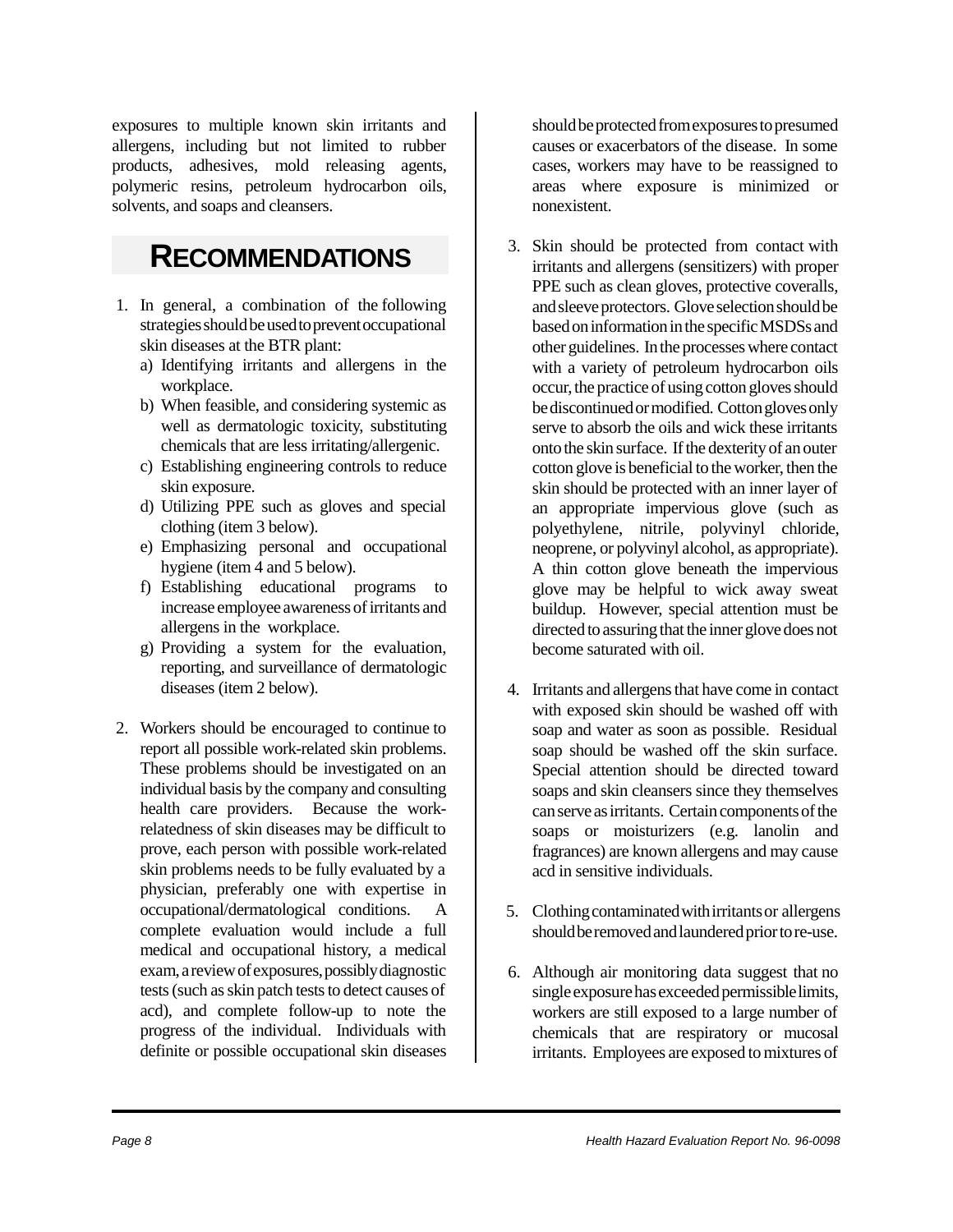numerous irritants, the combined effect of which cannot yet be quantitated or evaluated clearly. Since during the environmental survey, workers reported symptoms such as headaches, dizziness, nausea, and burning or watering eyes, improving the LEV or general ventilation systems should be considered. For instance, the flat sprayer in Department 634 does not appear to have sufficient LEV. Also, since the building is negatively pressurized in the winter, and some exhaust stacks can act as passive intakes when they are not operating, the general ventilation may need to be improved.

- 7. There is a discrepancy in the rationale for which machines have LEV systems. For example, the mold presses in Department 644 all have LEV except for three machines, but similar presses in Department 634 do not. BTR could address this ventilation discrepancy in a variety of ways, such as educating and communicating with employees the reasons why LEV is not necessary or feasible, installing LEV, or working with employees to find a compromise solution that might reduce symptoms of irritation.
- 8. The safety engineer should evaluate the work practices and short-term exposures when Department 634 employees mix the adhesives for the inside and flat sprayers. Since employees report irritative symptoms associated with this process, perhaps the work practices could be altered, the process redesigned, or LEV installed to minimize exposures.
- 9. The safety stamp program does not appear to be functioning as it should. If workers cannot be convinced that all injuries/incidents need to be reported so the company can address health and safety problems, then the program should be discontinued.
- 10. The back and sides of the mold presses where mold release is sprayed with a pneumatic gun should be enclosed with curtains or panels. This should prevent the irritating mist from drifting into the next aisle.
- 11. Entry into confined spaces is regulated because it is dangerous. Employees need to be made aware of the regulations and procedures concerning confined space entry.
- 12. Personal radio headsets do not offer hearing protection for the wearer and therefore should not be allowed in place of hearing protection (HP) in areas were HP is required. A recent development has resulted in the marketing of an earmuff with a gain-limited FM radio built into the muff so that workers can have protection from noise and still listen to radio programs while working.
- 13. Continue to improve the health and safety programs and try to use the joint labormanagement health and safety committee as a tool to improve communication and trust between employees and management.

## **REFERENCES**

- 1. Adams RM [1990]. Occupational Skin Disease, ed 2. Philadelphia, WB Saunders.
- 2. Hogan DJ [1994]. Occupational Skin Disorders. New York, Igaku-Shoin.
- 3. Marks JG, DeLeo VA [1992]. Contact and Occupational Dermatology. St. Louis, Mosby Year Book.
- 4. Fregert S [1975]. Occupational dermatitis in a ten-year material (sic). Contact Dermatitis 1:96- 107.
- 5. Keil JE, Shmunes E [1983]. The epidemiology of work-related skin disease in South Carolina. Arch Dermatol 119:650-654.
- 6. Mathias CGT [1988]. Occupational dermatoses. J Am Acad Dermatol 6:1107-1114.
- 7. Fisher AA [1986]. Contact Dermatitis, ed 3. Philadelphia, Lea and Febiger.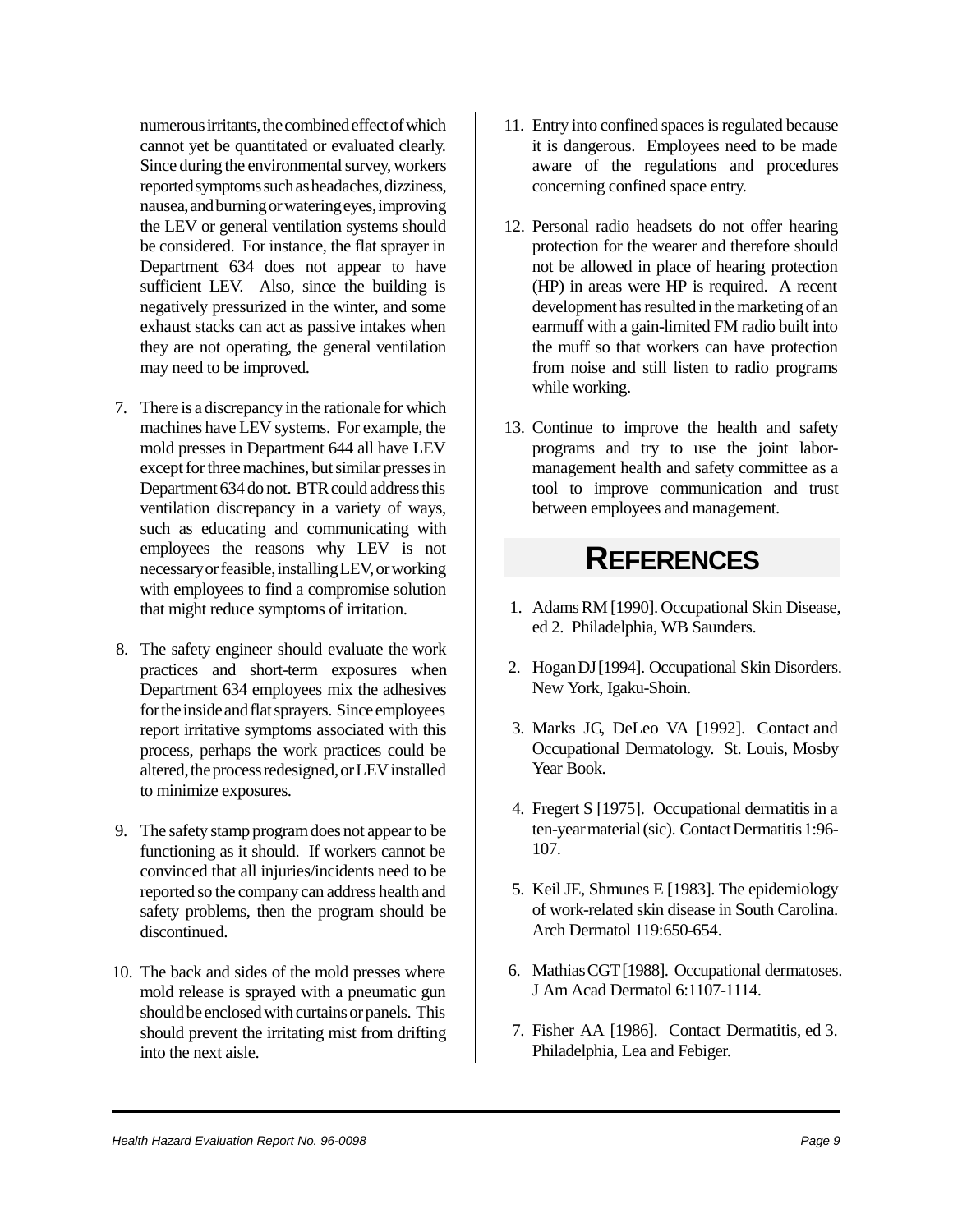- 8. Rycroft RJG, Menne T, Frosch PJ, et al: (eds) [1992]. Textbook of Contact Dermatitis. New York, Springer-Verlag.
- 9. Mathias CGT [1990]. Prevention of occupational contact dermatitis. J Am Acad Dermatol 23:742-748.
- 10. Nethercott JR, Holness DL, Adams RM, et al: [1991]. Patch testing with a routine screening tray in North America, 1985 through 1989: I-IV. Am J Contact Dermatitis 2-4:122-134, 198-201, 247-254.
- 11. Dooms-Grossen A, Drieghe J, Dooms M [1990]. The computer and occupational skin disease. In Adams RM: Occupational Skin Disease. Philadelphia, WB Saunders.
- 12. Mathias CGT [1989]. Contact dermatitis and workers' compensation - Criteria for establishing occupational causation and aggravation. J Am Acad Dermatol 20:842-848.
- 13. Nethercott JR [1990]. Practical problems in the use of patch testing in the evaluation of patients

with contact dermatitis. Curr Probl Dermatol Vol II, No. 4.

- 14. National Institute for Occupational Safety and Health (NIOSH) [1988]. Proposed national strategy for the prevention of leading workrelated diseases and injuries - Dermatological conditions. Cincinnati, US Department of Health and Human Services, DHHS Publication (NIOSH) 89-136.
- 15. Mathias CGT [1986]. Contact dermatitis from use or misuse of soaps, detergents, and cleansers in the workplace. In Occupational Skin Disease: State of the Art Reviews - Occupational Medicine. Philadelphia, Hanley and Belfus.
- 16. Orchard S [1984]. Barrier creams. Dermatol Clin 2:619-629.
- 17. Varigos GA, Dunt DR [1981]. Occupational dermatitis - An epidemiological study in the rubber and cement industries. Contact Dermatitis 7:105-110.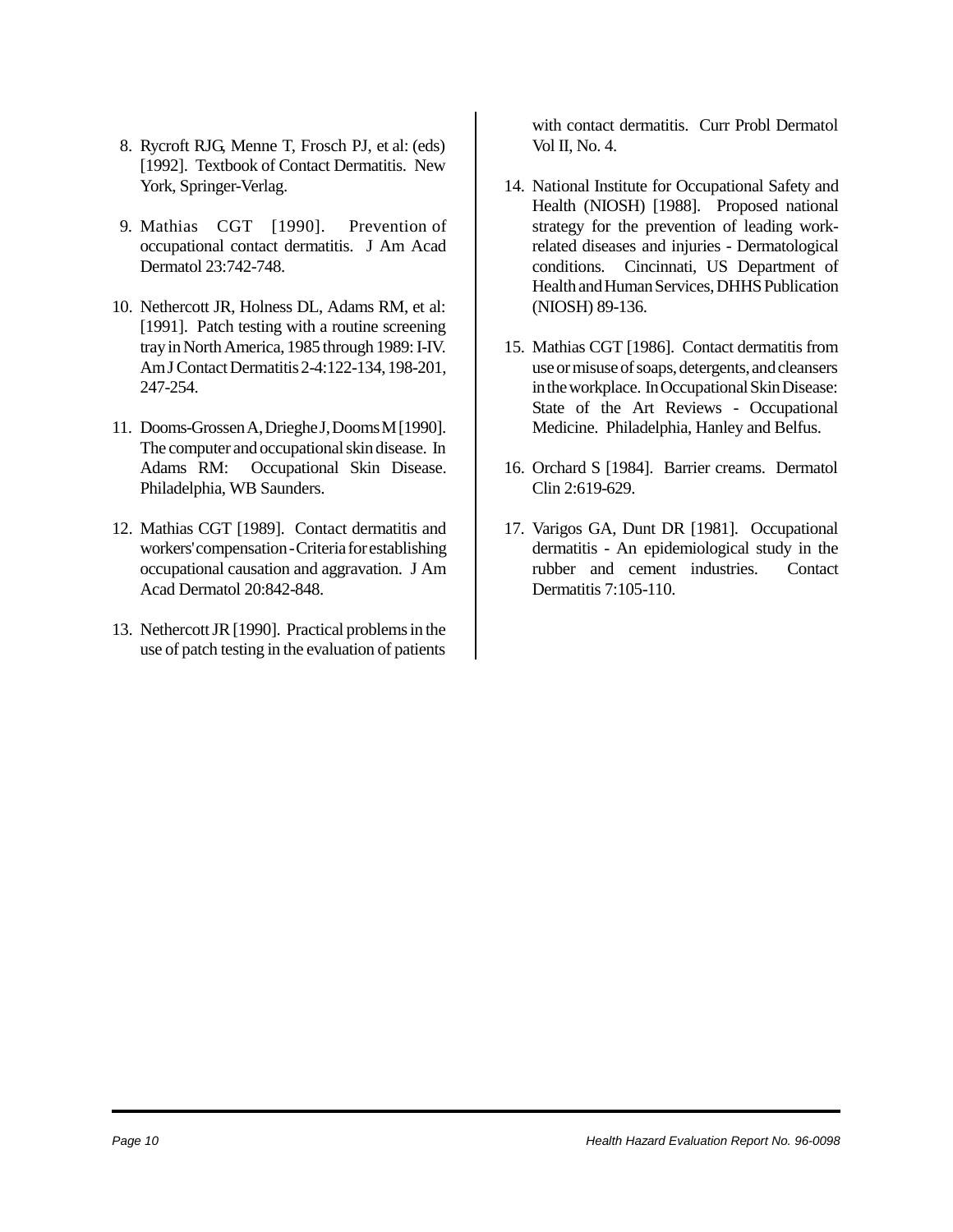#### **Table 1 Self-reported Distribution of Skin Problems by 21 BTR Employees BTR Antivibration Systems, Inc. HETA 96-0098**

| <b>Arms</b>              | <b>Hands</b>                 | <b>Face</b>              | <b>Trunk</b>             | Legs                     | Scalp                    | $#$ Workers    |
|--------------------------|------------------------------|--------------------------|--------------------------|--------------------------|--------------------------|----------------|
| $\boldsymbol{+}$         | $\overline{\phantom{a}}$     | $\boldsymbol{+}$         | $\overline{\phantom{a}}$ | $\overline{\phantom{a}}$ | $\overline{\phantom{a}}$ | $\mathfrak{Z}$ |
| $\boldsymbol{+}$         | $\boldsymbol{+}$             | $\overline{\phantom{0}}$ | $\overline{\phantom{0}}$ | $\overline{\phantom{0}}$ |                          | $\sqrt{2}$     |
| $\boldsymbol{+}$         | $\qquad \qquad \blacksquare$ | $\overline{\phantom{0}}$ | $\qquad \qquad -$        | $\overline{\phantom{a}}$ | $\overline{\phantom{a}}$ | $\sqrt{2}$     |
| $\overline{\phantom{a}}$ | $\boldsymbol{+}$             | $\overline{\phantom{a}}$ | $\overline{\phantom{a}}$ | $\overline{\phantom{a}}$ | $\overline{\phantom{a}}$ | $\overline{2}$ |
| $\overline{a}$           | $\boldsymbol{+}$             | $\overline{\phantom{0}}$ | $\overline{\phantom{a}}$ | $\boldsymbol{+}$         | ۳                        | $\overline{2}$ |
|                          | $\boldsymbol{+}$             | $\pm$                    | $\boldsymbol{+}$         | $\overline{\phantom{0}}$ |                          | $\mathbf{1}$   |
| $\overline{\phantom{a}}$ | $\boldsymbol{+}$             | $\boldsymbol{+}$         | $\boldsymbol{+}$         | $\boldsymbol{+}$         |                          | $\mathbf{1}$   |
|                          | $\overline{a}$               | $\overline{\phantom{0}}$ | $\boldsymbol{+}$         | $\overline{\phantom{a}}$ |                          | $\mathbf 1$    |
| $\overline{\phantom{0}}$ | $\overline{\phantom{0}}$     | $\boldsymbol{+}$         | $\overline{\phantom{a}}$ | $\overline{\phantom{a}}$ | $\overline{\phantom{a}}$ | $\mathbf{1}$   |
| $\overline{\phantom{a}}$ | $\overline{a}$               | $\overline{\phantom{a}}$ | $\overline{\phantom{a}}$ | $\overline{\phantom{a}}$ | $\pm$                    | $\mathbf{1}$   |
| $\overline{\phantom{0}}$ |                              |                          | $\qquad \qquad -$        | $\boldsymbol{+}$         |                          | $\mathbf{1}$   |
| $\boldsymbol{+}$         | $\overline{\phantom{a}}$     |                          | $\boldsymbol{+}$         | $\boldsymbol{+}$         | ۳                        | $\mathbf 1$    |
| $\overline{\phantom{0}}$ | ۳                            | $\pm$                    | $\boldsymbol{+}$         | $\overline{\phantom{a}}$ |                          | $\mathbf{1}$   |
| $\qquad \qquad +$        | $\overline{\phantom{0}}$     | $\qquad \qquad -$        | $\boldsymbol{+}$         | $\overline{\phantom{a}}$ | $\qquad \qquad -$        | $\mathbf{1}$   |
| $\boldsymbol{+}$         | $\boldsymbol{+}$             | $\boldsymbol{+}$         | $\boldsymbol{+}$         | $\boldsymbol{+}$         | $\boldsymbol{+}$         | $\mathbf{1}$   |
| $10\,$                   | $\mathbf{9}$                 | $\,8\,$                  | $\boldsymbol{7}$         | $\sqrt{6}$               | $\overline{2}$           |                |